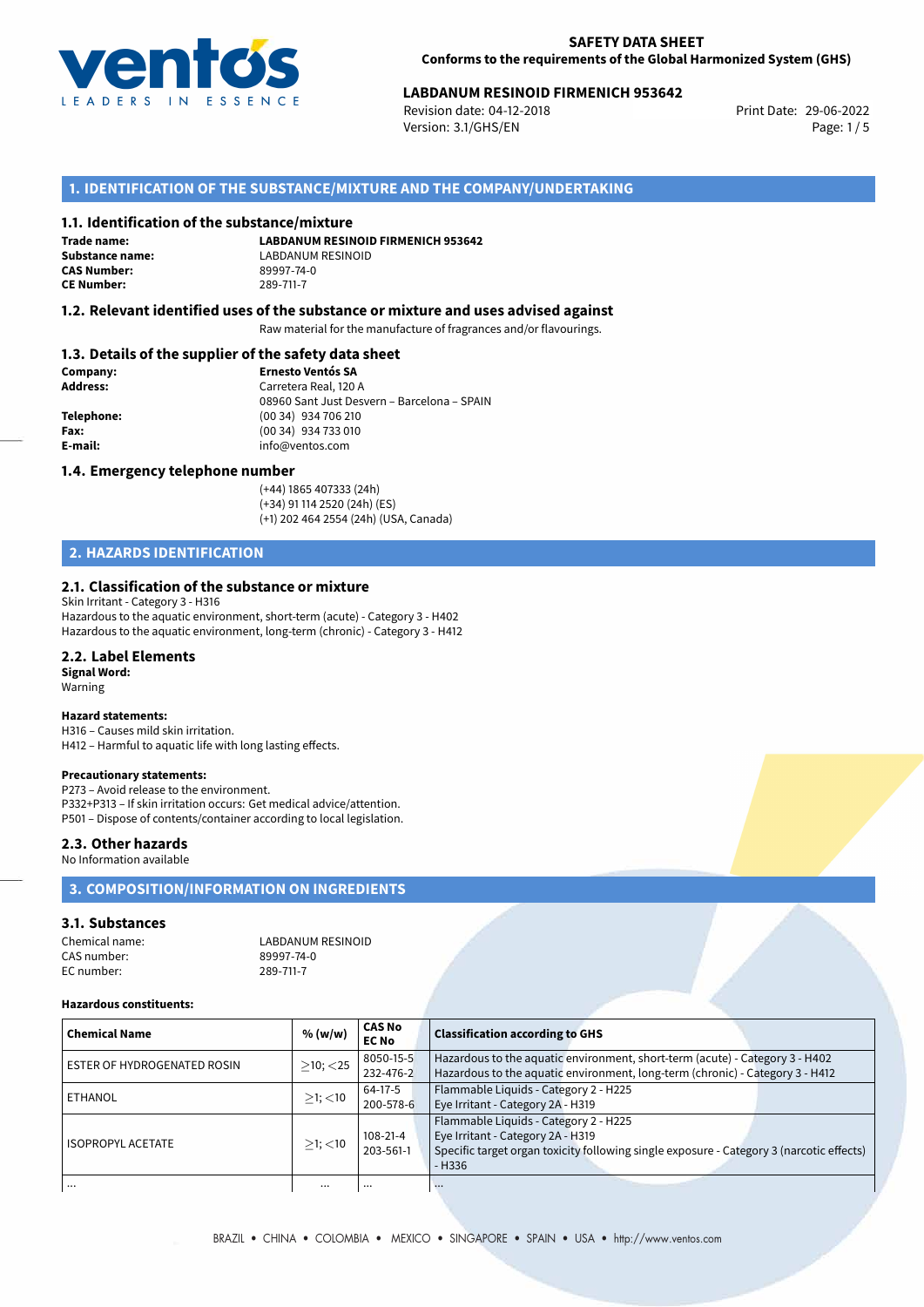

## **LABDANUM RESINOID FIRMENICH 953642**<br>Revision date: 04-12-2018<br>Print Date: 29-06-2022

Revision date: 04-12-2018 Version: 3.1/GHS/EN Page: 2 / 5

| $\cdots$        | $\cdots$    |                            | $\cdots$                                                                                                                                                                                                                                                                                                                                                                  |
|-----------------|-------------|----------------------------|---------------------------------------------------------------------------------------------------------------------------------------------------------------------------------------------------------------------------------------------------------------------------------------------------------------------------------------------------------------------------|
| <b>LIMONENE</b> | $>0.1$ ; <1 | 138-86-3<br>205-341-0      | Flammable Liquids - Category 3 - H226<br>Skin Irritant - Category 2 - H315<br>Skin sensitizer - Category 1B - H317<br>Aspiration hazard - Category 1 - H304<br>Hazardous to the aquatic environment, short-term (acute) - Category 1 - H400<br>Hazardous to the aquatic environment, long-term (chronic) - Category 1 - H410                                              |
| ALPHA-PINENE    | $>0.1$ ; <1 | $80 - 56 - 8$<br>201-291-9 | Flammable Liquids - Category 3 - H226<br>Acute Toxicity - Category 4 (oral) - H302<br>Skin Irritant - Category 2 - H315<br>Skin sensitizer - Category 1B - H317<br>Aspiration hazard - Category 1 - H304<br>Hazardous to the aquatic environment, short-term (acute) - Category 1 - H400<br>Hazardous to the aquatic environment, long-term (chronic) - Category 1 - H410 |

[See the full text of the hazard statements in section 16.](#page-4-0)

## **3.2. Mixtures**

Not applicable.

| <b>4. FIRST-AID MEASURES</b> |  |  |
|------------------------------|--|--|
|                              |  |  |

## **4.1. Description of necessary first aid measures**

| Ingestion:    | Rinse mouth with water.<br>Obtain medical advice.                                                                     |
|---------------|-----------------------------------------------------------------------------------------------------------------------|
|               | Keep at rest. Do not induce vomiting.                                                                                 |
| Eye contact:  | In case of contact with eyes, rinse immediately with plenty of water for at least 15 minutes and seek medical advice. |
| Inhalation:   | Remove person to fresh air and keep at rest.                                                                          |
|               | Seek immediate medical advice.                                                                                        |
| Skin contact: | Take off immediately all contaminated clothing.                                                                       |
|               | Thoroughly wash affected skin with soap and water.                                                                    |
|               | Seek medical attention if symptoms persist.                                                                           |

#### **4.2. Most important symptoms and effects, both acute and delayed** No information available.

## **4.3. Indication of any immediate medical attention and special treatment needed**

No information available.

## **5. FIRE-FIGHTING MEASURES**

## **5.1. Extinguishing Media**

Water spray, carbon dioxide, dry chemical powder or appropriate foam. For safety reasons do not use full water jet.

## **5.2. Special hazards arising from the substance or mixture**

Known or Anticipated Hazardous Products of Combustion: Emits toxic fumes under fire conditions.

## **5.3. Advice for firefighters**

High temperatures can lead to high pressures inside closed containers. Avoid inhalation of vapors that are created. Use appropriate respiratory protection. Do not allow spillage of fire to be poured into drains or watercourses. Wear self-contained breathing apparatus and protective clothing.

## **6. ACCIDENTAL RELEASE MEASURES**

## **6.1. Personal precautions, protective equipment and emergency procedures**

Evacuate surronding areas. Ensure adequate ventilation. Keep unnecessary and unprotected personnel from entering. Do not breathe vapor/spray. Avoid contact with skin and eyes. Information regarding personal protective measures: see section 8.

## **6.2. Environmental precautions**

To avoid possible contamination of the environment, do not discharge into any drains, surface waters or groundwaters.

## **6.3. Methods and materials for containment and cleaning up**

Cover with an inert, inorganic, non-combustible absorbent material (e.g. dry-lime, sand, soda ash). Place in covered containers using non-sparking tools and transport outdoors. Avoid open flames or sources of ignition (e.g. pilot lights on gas hot water heater). Ventilate area and wash spill site after material pickup is complete.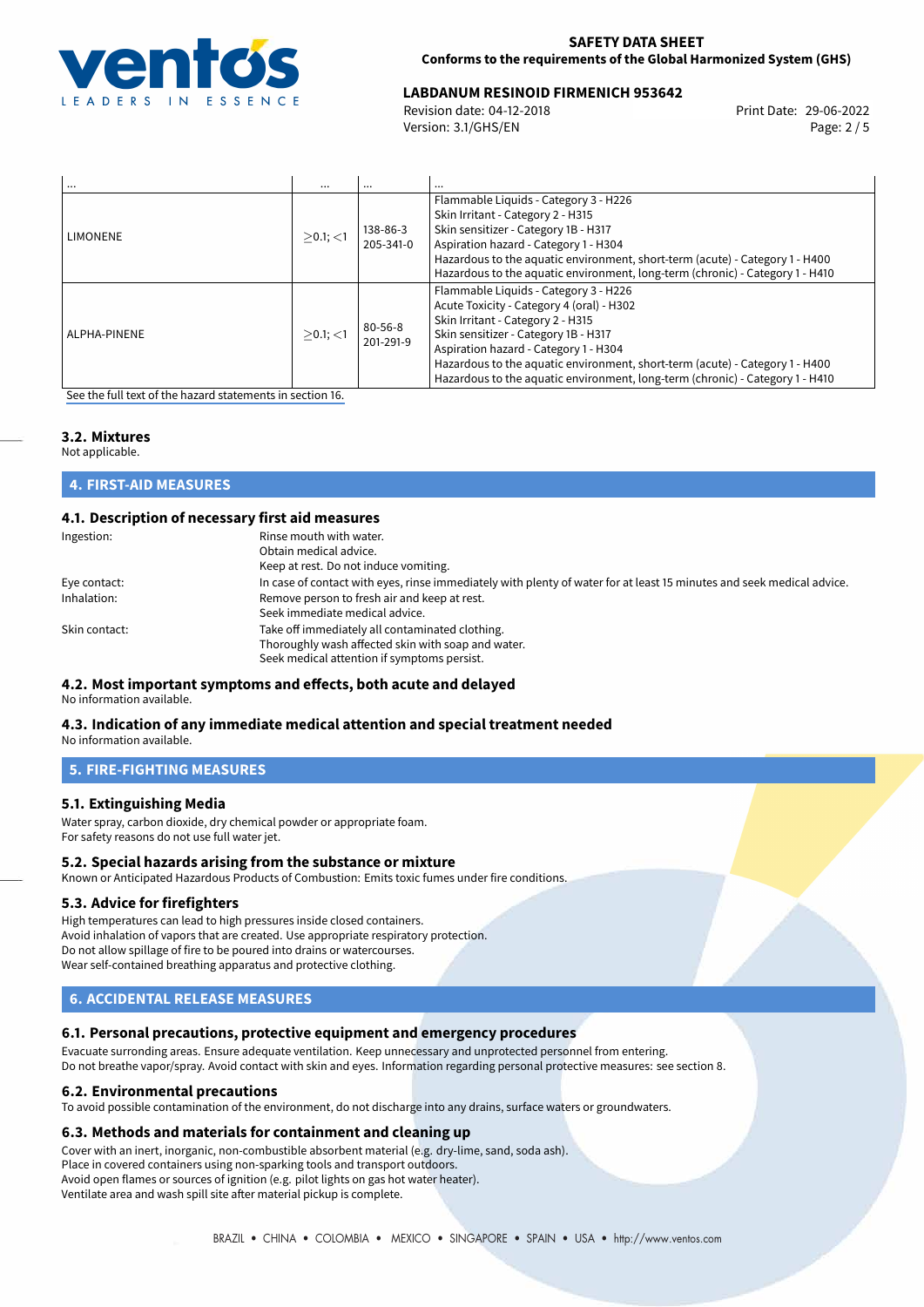

# **LABDANUM RESINOID FIRMENICH 953642**<br>Revision date: 04-12-2018<br>Print Date: 29-06-2022

Revision date: 04-12-2018 Version: 3.1/GHS/EN Page: 3 / 5

## **6.4. Reference to other sections**

Information regarding exposure controls, personal protection and disposal considerations can be found in sections 8 and 13.

## **7. HANDLING AND STORAGE**

#### **7.1. Precautions for safe handling**

Do not store or handle this material near food or drinking water. Do not smoke. Avoid contact with the eyes, skin and clothing. Wear protective clothing and use glasses. Observe the rules of safety and hygiene at work. Keep in the original container or an alternative made from a compatible material.

## **7.2. Conditions for safe storage, including any incompatibilities**

Store in tightly closed and preferably full containers in a cool, dry and ventilated area, protected from light. Keep away from sources of ignition (e.g. hot surfaces, sparks, flame and static discharges). Keep away from incompatible materials (see section 10).

### **7.3. Specific end use(s)**

No information available.

## **8. EXPOSURE CONTROLS AND PERSONAL PROTECTION**

### **8.1. Control parameters**

Components with occupational exposure limits: None known.

### **8.2. Exposure controls**

Measures should be taken to prevent materials from being splashed into the body. Provide adequate ventilation, according to the conditions of use. Use a mechanical exhaust if required.

#### **8.3. Individual protection measures, such as personal protective equipment**

| Eye/Face protection:             | Chemical safety goggles are recommended. Wash contaminated goggles before reuse.                                                      |  |
|----------------------------------|---------------------------------------------------------------------------------------------------------------------------------------|--|
| Hand Protection:                 | Chemical-resistant gloves are recommended. Wash contaminated gloves before reuse.                                                     |  |
| Body protection:                 | Personal protective equipment for the body should be selected based on the task being performed and the risks<br>involved.            |  |
| Respiratory Protection:          | In case of insufficient ventilation, use suitable respiratory equipment.                                                              |  |
| Environmental exposure controls: | Emissions from ventilation or process equipment should be checked to ensure they comply with environmental<br>protection legislation. |  |
|                                  | In some cases, filters or engineering modifications to the process equipment will be necessary to reduce emissions to                 |  |
|                                  | acceptable levels.                                                                                                                    |  |

## **9. PHYSICAL AND CHEMICAL PROPERTIES**

## **9.1. Information on basic physical and chemical properties**

| Appearance:                            | Liquid/solid              |
|----------------------------------------|---------------------------|
| Colour:                                | Conforms to standard      |
| Odour:                                 | Conforms to standard      |
| Odour theshold:                        | Not determined            |
| pH:                                    | Not determined            |
| Melting point/freezing point:          | Not determined            |
| Boling point/boiling range:            | Not determined            |
| Flash point:                           | $100^{\circ}$ C           |
| Evaporation rate:                      | Not determined            |
| Flammability:                          | Not determined            |
| Lower flammability/Explosive limit:    | Not determined            |
| Upper flammability/Explosive limit:    | Not determined            |
| Vapour pressure:                       | Not determined            |
| Vapour Density:                        | Not determined            |
| Density:                               | Not determined            |
| Relative density:                      | Not determined            |
| Water solubility:                      | <b>INSOLUBLE IN WATER</b> |
| Solubility in other solvents:          | <b>SOLUBLE IN ETHANOL</b> |
| Partition coefficient n-octanol/water: | Not determined            |
| Auto-ignition temperature:             | Not determined            |
| Decomposition temperature:             | Not determined            |
| Viscosity, dynamic:                    | Not determined            |
|                                        |                           |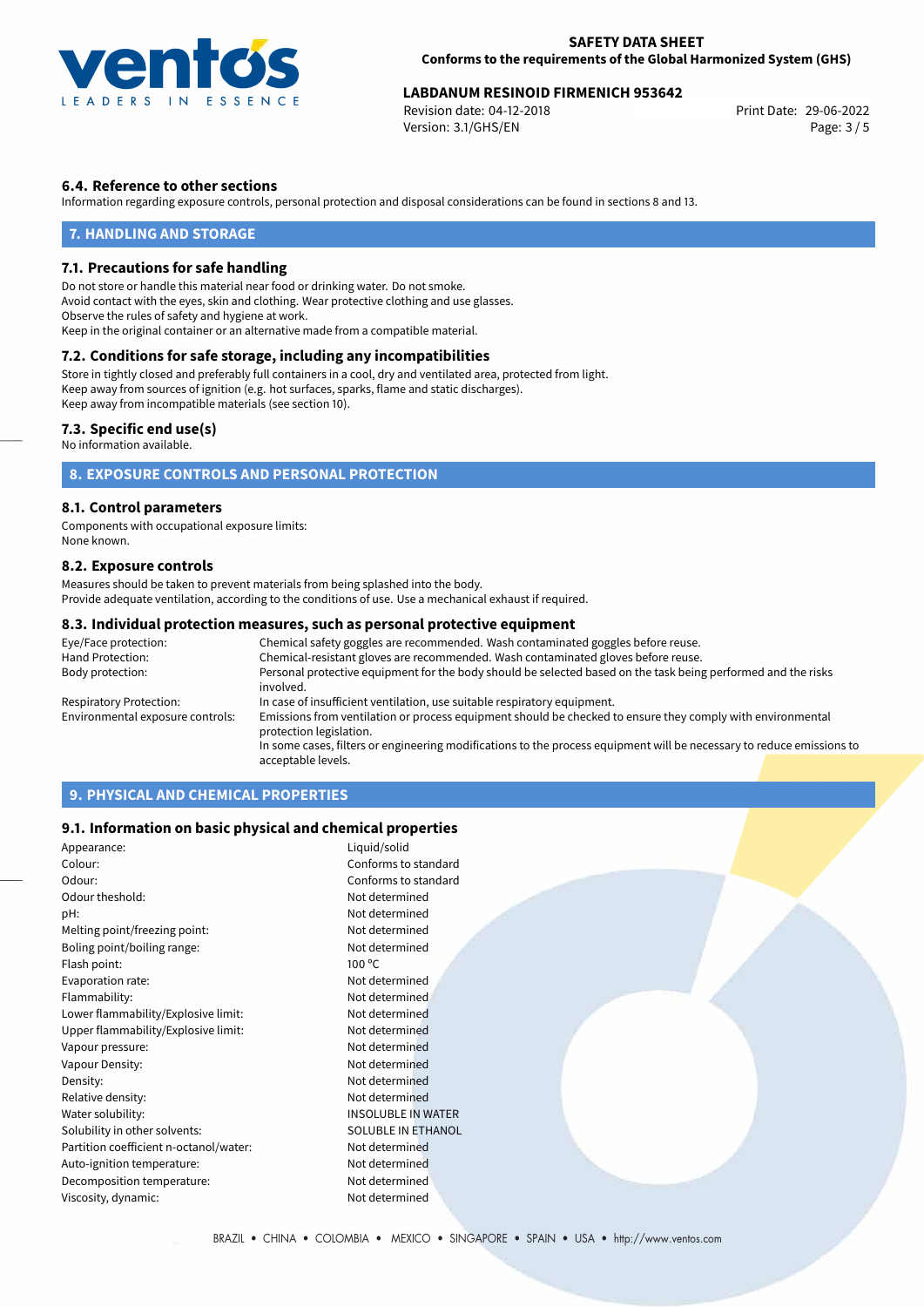

## **LABDANUM RESINOID FIRMENICH 953642**<br>Revision date: 04-12-2018<br>Print Date: 29-06-2022

Revision date: 04-12-2018 Version: 3.1/GHS/EN Page: 4 / 5

| Viscosity, kinematic: |  |
|-----------------------|--|
| Explosive properties: |  |
| Oxidising properties: |  |

Not determined Not determined Not determined

## **10. STABILITY AND REACTIVITY**

## **10.1. Reactivity**

No hazardous reactions if stored and handled as prescribed/indicated.

### **10.2. Chemical stability**

The product is stable if stored and handled as prescribed/indicated.

### **10.3. Possibility of hazardous reactions**

No hazardous reactions if stored and handled as prescribed/indicated.

#### **10.4. Conditions to Avoid**

Conditions to Avoid: Excessive heat, flame or other ignition sources.

#### **10.5. Incompatible materials**

Avoid contact with strong acids and bases and oxidizing agents.

#### **10.6. Hazardous decomposition products**

During combustion may form carbon monoxide and unidentified organic compounds.

## **11. TOXICOLOGICAL INFORMATION**

| Acute toxicity                    | Based on the data available, the criteria for classification are not met. |
|-----------------------------------|---------------------------------------------------------------------------|
| <b>Skin corrosion/irritation</b>  | Causes mild skin irritation.                                              |
| Serious eye damage/irritation     | Based on the data available, the criteria for classification are not met. |
| Respiratory or skin sensitisation | Based on the data available, the criteria for classification are not met. |
| Germ cell mutagenicity            | Based on the data available, the criteria for classification are not met. |
| <b>Carcinogenicity</b>            | Based on the data available, the criteria for classification are not met. |
| Reproductive toxicity             | Based on the data available, the criteria for classification are not met. |
| STOT-single exposure              | Based on the data available, the criteria for classification are not met. |
| <b>STOT-repeated exposure</b>     | Based on the data available, the criteria for classification are not met. |
| <b>Aspiration hazard</b>          | Based on the data available, the criteria for classification are not met. |

## **12. ECOLOGICAL INFORMATION**

#### **12.1. Toxicity**

**Assessment:** Harmful to aquatic life with long lasting effects. **Experimental/calculated data:** No information available.

## **12.2. Degradability**

No information available.

## **12.3. Bioaccumulative potential**

No information available.

#### **12.4. Soil mobility** No information available.

## **12.5. Other adverse effects**

See also sections 6, 7, 13 and 15 Do not allow to get into waste water or waterways.

## **13. DISPOSAL CONSIDERATIONS**

#### **13.1. Waste treatment methods**

Dispose of in accordance with national and local environmental regulations.